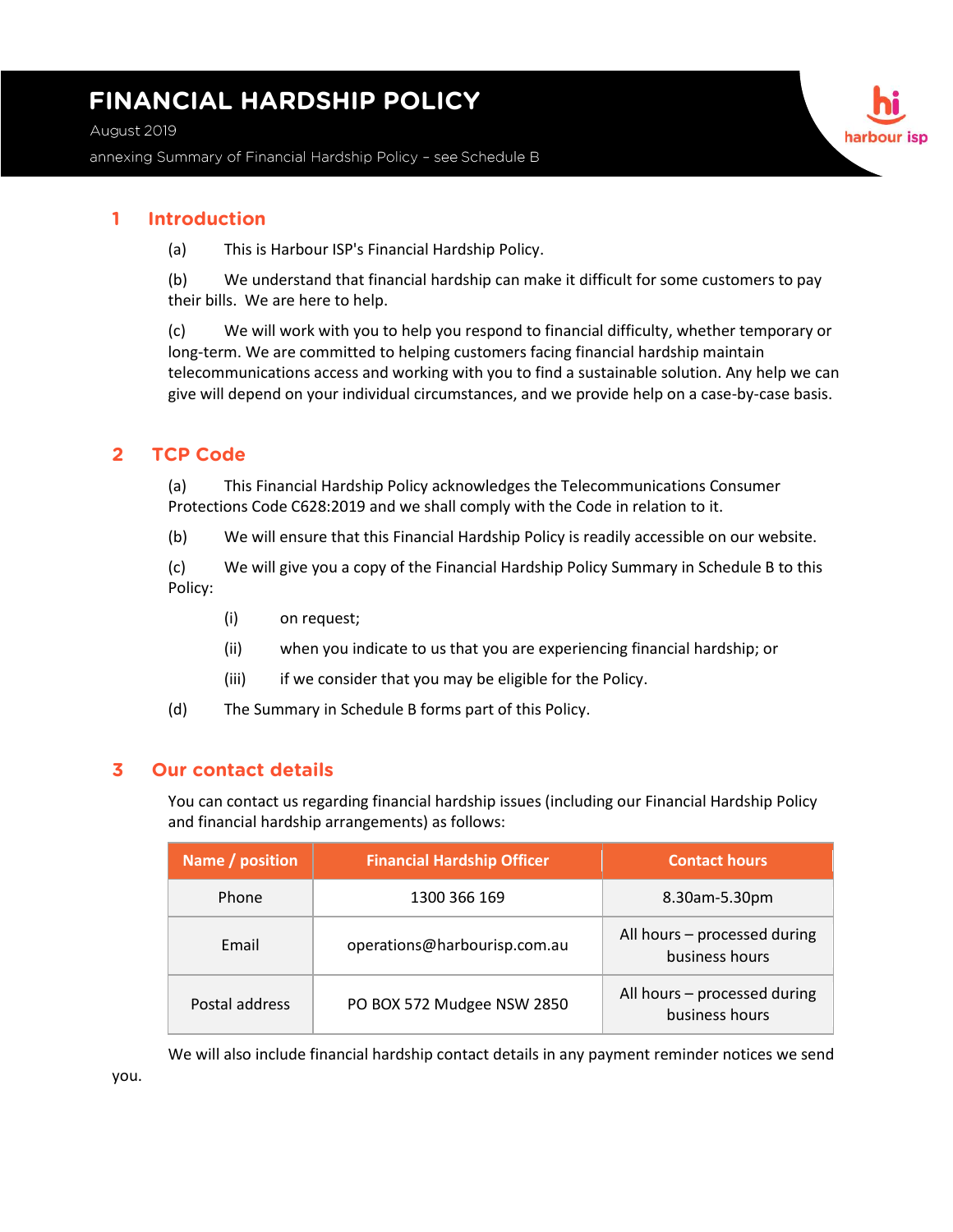# **4 Who can claim financial hardship?**

- (a) This policy is only available to our:
	- (i) current and former residential customers; and
	- (ii) current and former small business customers.
- (b) You are a residential customer if you are an individual who acquires

(c) from us a telecommunications product for the primary purpose of personal or domestic use and not for resale.

(d) You are a small business customer if:

(i) you are a business or non-profit organisation which acquires from us one or more telecommunications products which are not for resale; and

(ii) at the time you entered into your customer contract, you did not have a genuine and reasonable opportunity to negotiate the terms of the customer contract, and:

(A) (if you entered your customer contract on or before 31 December 2019) – had or would have an annual spend with us which was, or we estimated on reasonable grounds to be, no greater than \$20,000; or

(B) (if you entered your customer contract on or after 1 January 2020) – had or would have an annual spend with us which was, or we estimated on reasonable grounds to be, no greater than \$40,000.

# **5 What counts as financial hardship?**

'Financial hardship' means a situation where:

(a) you are unable to discharge the financial obligations owed under your customer contract with us or otherwise discharge the financial obligations you owe to us, due to illness, unemployment, being the victim of domestic or family violence, or other reasonable temporary or ongoing cause; and

(b) you believe that you are able to discharge those obligations if the relevant payment arrangements or other arrangements relating to the supply of telecommunications products by us to you are changed.

# **6 Assessment of Financial Hardship applications**

- (a) We will assess any application you make in a fair and timely manner.
- (b) Where you make an application, we will assess your eligibility for assistance:

(i) if your application is received on or before 31 December 2019 – within 7 working days; and

(ii) if your application is received on or after 1 January 2020 – within 5 working days – after we receive the final information we require to assess it.

(c) However, if information we reasonably request is not provided, and assessment may not be made – especially the information requested in Schedule A.

(d) If the information you provide is not sufficient for us to make an assessment, we will tell you that, and what other information is required.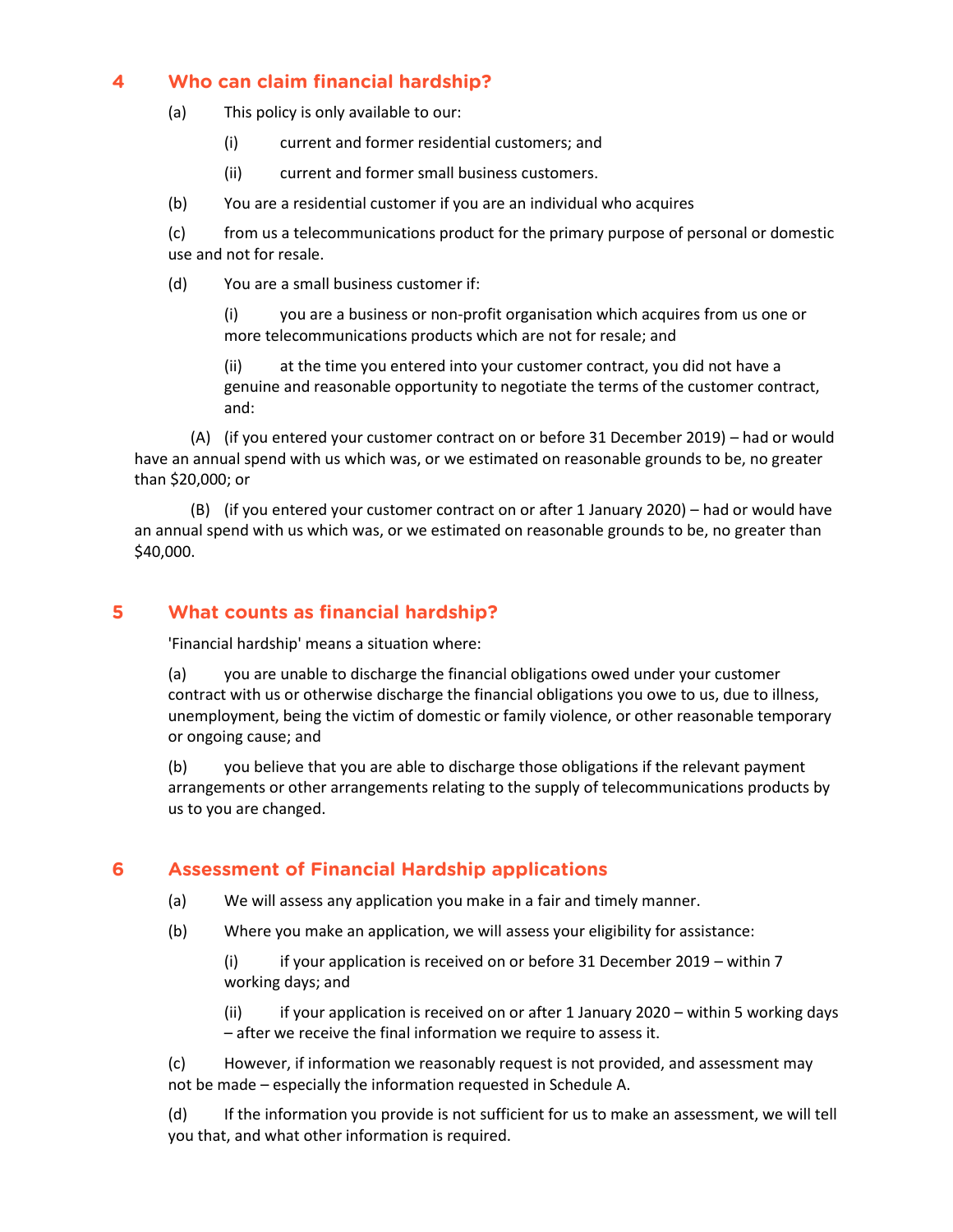(e) Where it is clear to us that you do not meet assistance criteria, so that we will not give assistance, we will inform you immediately.

### **7 No charges**

We do not charge for an assessment of, or subsequently for administration of, an arrangement under our Financial Hardship Policy.

# **8 Step 1: You need to tell us about it.**

(a) Sometimes, we may become aware that you are experiencing hardship. But usually, we'll only know if you tell us.

- (b) The first thing to do to make a hardship claim is contact us and tell us:
	- (i) who you are;
	- (ii) what Harbour ISP bills you have difficulty with;
	- (iii) what the difficulty is.

### **9 Step 2: We ask for it in writing.**

(a) Now, there may be some unusual cases where you can't quickly get us anything in writing. If that seems to be the case, we'll try to deal with you on the telephone – but you must give us something in writing without unnecessary delay.

(b) Schedule A is an Application Form you may use to satisfy this requirement, and give us other initial details we almost always need.

(c) You must send any documentation we require to the email address or postal address in section 3 above, addressed to 'Financial Hardship Officer, Harbour ISP'.

(d) We will limit required documentation to that which is relevant to the Financial Hardship assessment and not unduly onerous.

(e) Our assessment of an application may be based on the information you provide or other information available to us.

(f) We may cancel any financial hardship arrangement if you have provided false or incomplete information.

# **10 Step 3: We'll check if there are any disputed amounts.**

(a) Our financial hardship arrangements are for people who agree they owe money, but can't pay it for good reason. They don't apply if you dispute a bill or say you don't have to pay it.

- (b) We'll ask you:
	- (i) to clearly identify the problem bill/s;
	- (ii) to confirm they are not disputed; and
	- (iii) to confirm that you intend to pay when you reasonably can.

(c) If there is a dispute, we'll refer you to our disputes policy instead of this Financial Hardship Policy.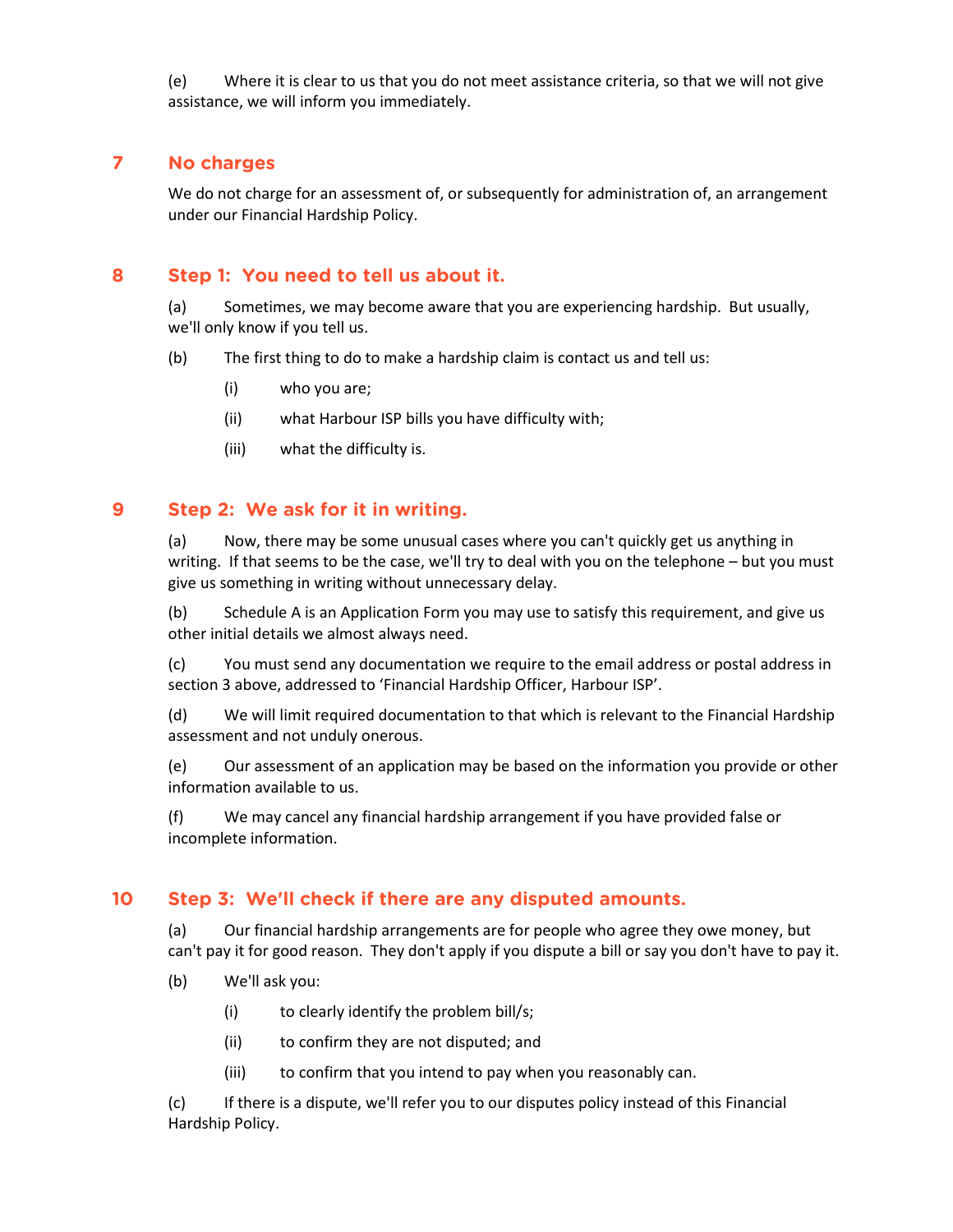# **11 Step 4: We'll decide if it could be considered as financial hardship.**

(a) First, we'll consider if you're telling us you can't pay our bill/s. If you're not saying that, it's not a case of hardship.

(b) Second, we'll consider whether non-payment is reasonable. For instance, if you cannot pay us because you choose to continue to pay a month-to-month streaming sports service membership, we might consider it unreasonable to pay that instead of your phone bill.

- (c) Third, we'll consider why you're financially restricted. Relevant reasons may include:
	- (i) you lost your job;
	- (ii) a dependent of yours lost their job and you have to support them;
	- (iii) family breakdown;
	- (iv) illness;

(v) unexpected and unavoidable extra financial commitments e.g. medical bills from an accident.

We won't try to give a complete list, but these examples are good guidelines for the kinds of reasons we can accept. If your reasons are as serious and good as these ones, we'll be flexible about accepting them.

(d) Fourth, we'll consider whether a change of arrangements could help you pay. If there's nothing we can do under this policy that would make any difference, we can't make a hardship arrangement with you.

If all the above are satisfied, we'll accept that you are making a financial hardship claim.

# **12 Step 5: We may ask for documentary proof.**

(a) We may ask you to provide documentary evidence that you are telling us the truth.

(b) We will limit required documentation to that which is relevant to the Financial Hardship assessment and not unduly onerous.

- (c) Normally, we'll only ask for documentation if:
	- (i) it appears that a financial arrangement will need to be long term;
	- (ii) we consider the amount to be repaid large or significant;
	- (iii) you not been our customer very long; or
	- (iv) we reasonably believe there is a possibility of fraud.

We may ask for documentation in other cases, based on similarly serious reasons, but we will always limit required documentation to that which is relevant to the Financial Hardship assessment and not unduly onerous.

- (d) Examples of documents we might require are:
	- (i) evidence that you lost employment;
	- (ii) evidence that you have consulted a financial counsellor;
	- (iii) a statutory declaration by you;
	- (iv) a statutory declaration by someone familiar with your circumstances; and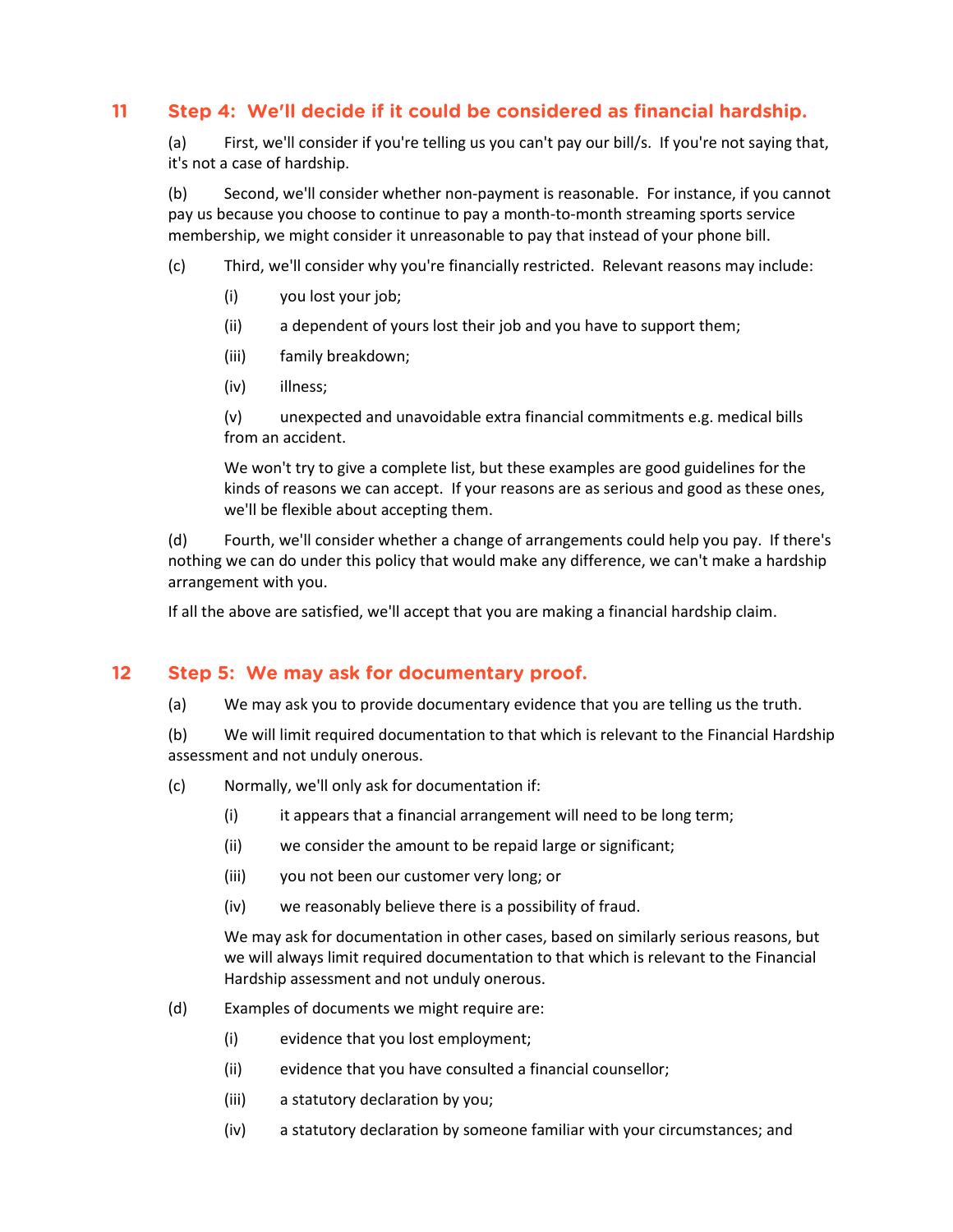(v) a medical certificate.

(e) The purpose of asking for documentation is to help justify your claim, and to help us be flexible about what arrangements may assist in your particular circumstances.

(f) We may require evidence of your capacity to pay e.g. a financial statement confirmed by a statutory declaration. As a normal rule, if we ask you for any proof or documentation and you don't provide it within 10 working days, your hardship application is considered withdrawn. (But we won't unreasonably refuse to reinstate it if you later ask us to.)

(g) If we ask for documentation:

(i) you must send it to the email address or postal address in section 3 of this policy, addressed to 'Financial Hardship Officer, Harbour ISP'; and

(ii) we will comply with applicable privacy laws.

# **13 Step 6: We will make a decision about whether we accept that you've demonstrated financial hardship.**

(a) We will do that after you have done what is required of you under steps 1 to 5.

(b) If you have an active email address, we will notify you by email. Otherwise, we'll normally notify you by post or any other method you asked for and we agreed to.

(c) The rest of the steps assume that we have accepted that your claim of financial hardship.

### **14 Step 7: We'll work with you to agree on arrangements**

(a) Our notification under step 6 may include a proposal for a hardship arrangement.

(b) We will be flexible about arrangements, taking your circumstances into account. But we do have policy guidelines.

(c) You must contact our Financial Hardship Officer by telephone or email, normally within 10 working days after we send the notification.

(d) If you do not contact the Financial Hardship Officer within the required time, your application will be considered withdrawn (but we will not unreasonably refuse to reinstate it if you contact us within a reasonable time and ask us to).

(e) When you contact the Financial Hardship Officer, they (or a delegate they appoint) will discuss the proposed arrangements with you, and see if you accept them or whether other arrangements can be agreed.

(f) An arrangement won't commence unless you indicate that you accept it.

# **15 Step 8: If we can reach an arrangement with you …**

(a) Sometimes, it may not be possible to agree an arrangement with you within our policy guidelines (applied reasonably flexibly). If we do agree a hardship arrangement with you, we will inform you:

- (i) of:
	- (A) the amount and frequency of any 'catch up' payments you must make;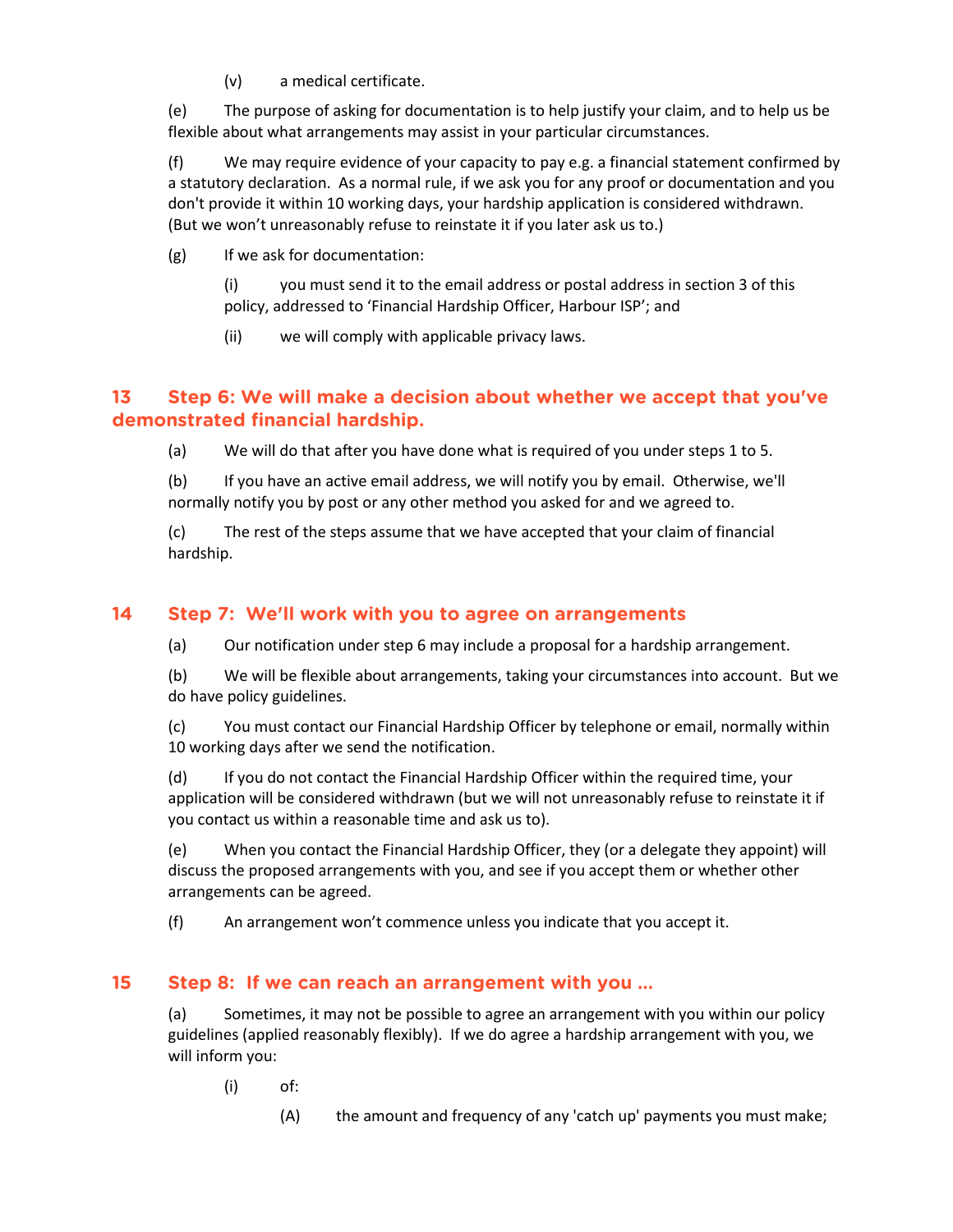- (B) the term of the arrangement and/or any review date;
- (C) any service restrictions that may apply; and
- (D) your other rights and obligations under the arrangement;
- (ii) that you must advise us promptly if your circumstances change; and

(iii) that you may request us to give you details of the arrangement in writing (in which case we will do so).

(b) We will give you the information in paragraph 15(a):

(i) if your application is received on or before 31 December 2019 – within 7 working days; and

(ii) if your application is received on or after 1 January 2020 – within 5 working days – after specific Financial Hardship arrangements have been agreed.

### **16 Hardship arrangements – our options and policies**

(a) We will consider options for a hardship arrangement, including:

(i) temporarily postponing or deferring payments (for a longer period than would typically be offered to customers requesting an extension outside of Financial Hardship arrangements);

(ii) agreeing on an alternative arrangement, plan, or contract, including discussing pre-paid services;

- (iii) discounting or waiving of debt;
- (iv) waiving late payment fees;
- (v) waiving cancellation fees; or
- (vi) incentives for making payments, for example payment matching.

(b) Where possible and appropriate, we will provide you with flexible repayment options to meet your individual circumstances, including options appropriate to the ongoing management of accounts and/or liabilities where being the victim of domestic or family violence contributed to your inability to pay the debt.

- (c) For existing debts, a deferred payment plan should ensure that the debt is paid:
	- (i) at not less than 10% of the amount outstanding a month; and
	- (ii) in full within six months.
- (d) Your debt should not increase after the end of the current billing period.

(e) We will also consider options for keeping your service connected without increasing your debt, including:

- (i) spend controls;
- (ii) restriction of service, in respect of overall or specific services;
- (iii) transferring you to a pre-paid service;
- (iv) transferring you to a contract which includes hard caps or shaping; or
- (v) low cost interim options until you can continue with original payments.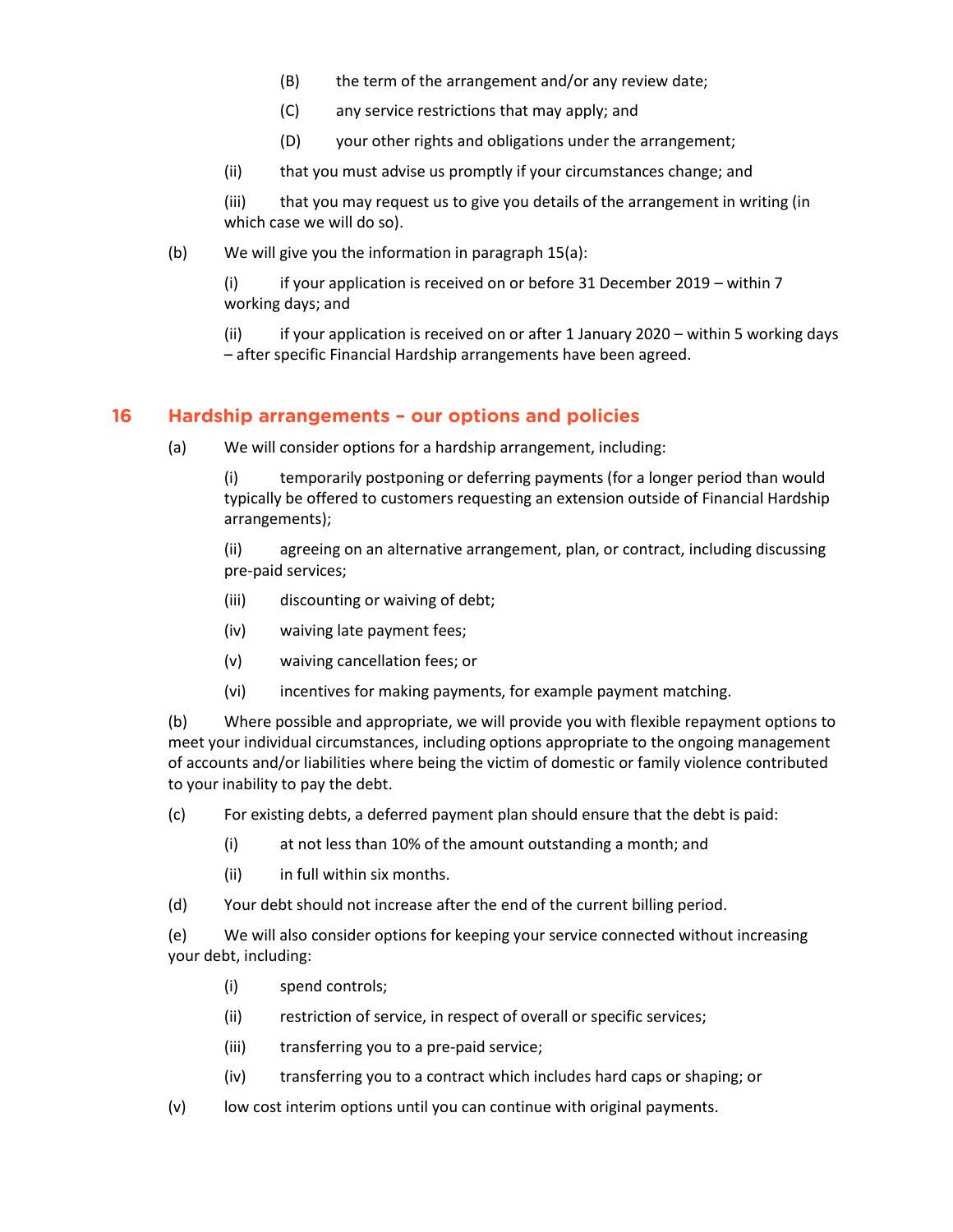(f) An arrangement must be one that you can comply with. If no such arrangement appears possible within a reasonably flexible application of the policy, we cannot offer you a hardship arrangement.

(g) Note: The Financial Hardship options included in this policy do not represent a range of options from which a customer experiencing Financial Hardship can choose. Rather, they represent options we have available to offer an individual customer, depending on what is most appropriate in the circumstances, the telecommunications services we offer and our operational and system requirements.

### **17 We won't normally take credit management action while we are discussing a possible arrangement with you, or an arrangement is in place**

(a) We will suspend credit management action while an arrangement under this Policy is being discussed.

(b) We will suspend credit management action while an arrangement under this Policy is in place, unless:

#### *Default on arrangement*

- (i) you do not meet your obligations under the arrangement;
- (ii) you do not contact us to discuss a new arrangement;
- (iii) we have taken reasonable steps to contact you; and
- (iv) we have been unable to contact you; or

#### *Reasonable circumstances*

(v) we decide it is reasonable to do so given the circumstances, e.g. to prevent a further increase in the debt owed; and

- (vi) we have taken reasonable steps to contact you; and
- (vii) we have been unable to contact you; or

#### *Agreed frustration*

(viii) You agree with us that the arrangement is unable to be completed.

### **18 Obligations during term of arrangement**

During the term of a hardship arrangement:

- (a) you and we must comply with it;
- (b) we will review the arrangement if you notify us that your circumstances have changed; and
- (c) we will not sell your debt.

#### **19 Our dealings with you**

- (a) Our Financial Hardship Officer and delegates:
	- (i) will treat you with courtesy and respect;
	- (ii) will be understanding in cases of genuine financial hardship;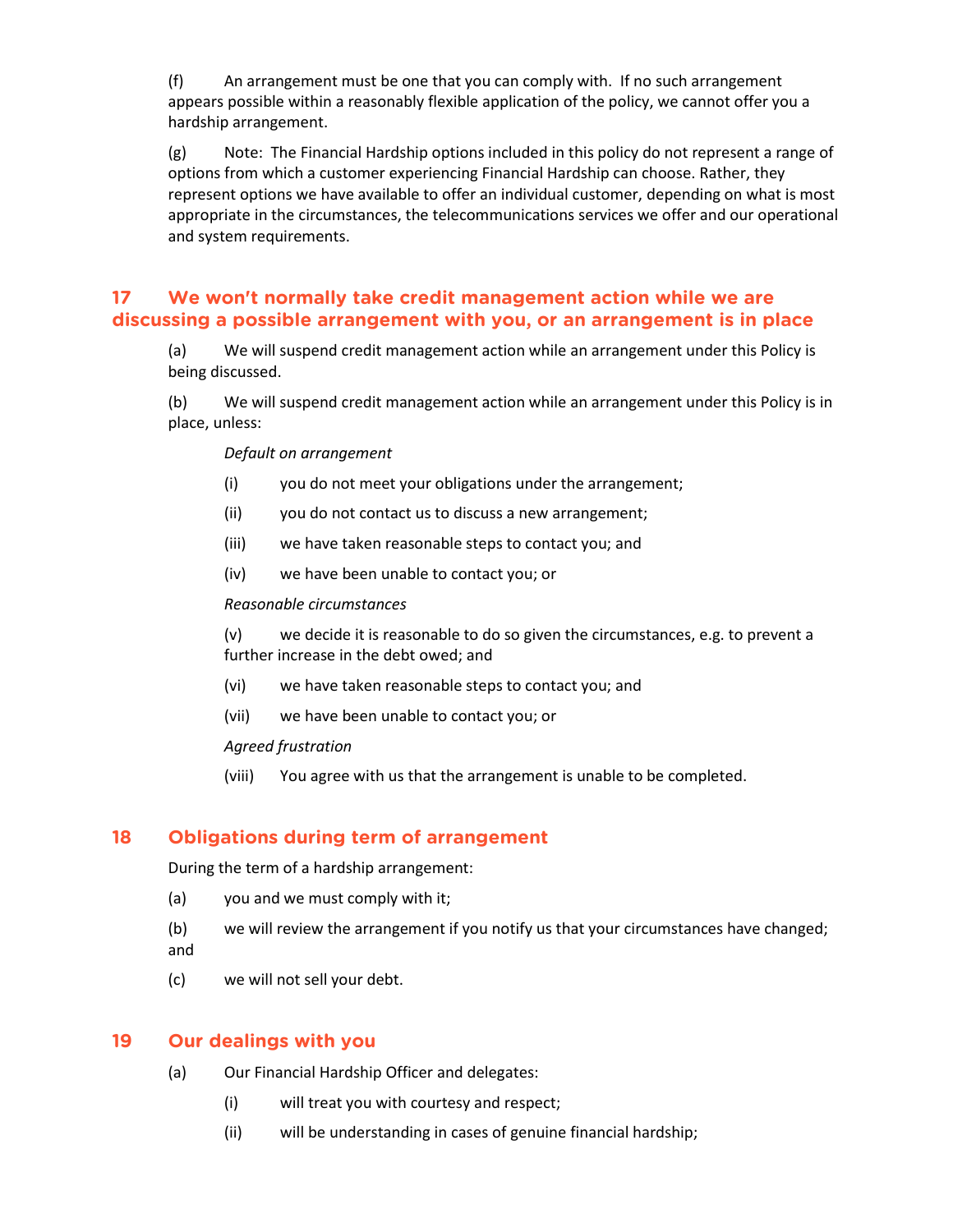(iii) are entitled to be treated by you with courtesy and respect; and

(iv) are entitled to act in our reasonable interests, especially in making sure claims are genuine and we are not disadvantaged without good cause.

(b) We will make attempts to ascertain whether you have understood the information we provide to you and that we request from you.

# **20 Costs associated with this policy**

There are no costs to you for making a financial hardship application or otherwise in connection with this policy.

# **21 Training**

Our Financial Hardship Officer and delegates must:

(a) read this policy in full before commencing duties and at least once each two months after that;

(b) read Chapter 7 of the Telecommunications Consumer Protections Code C628:2019 in full before commencing duties and at least once each six months after that; and

(c) participate in all further training about the policy that we direct.

# **22 Where to get more information and assistance**

(a) Financial Counsellors are trained and accredited to work in the local community to provide remedial, preventative and advocacy services for people in financial distress (or who are in danger of entering financial distress) with a focus on people of low income.

(b) They are generally funded by State and Federal Governments and services are provided free of charge.

(c) A Financial Counsellor works with you to clarify and analyse your financial situation, explain financial and legal documents and processes, and identify and discuss options for resolving financial problems.

(d) While a Financial Counsellor may assist you in negotiating with creditors, you are always in control over what course of action will be taken.

(e) In some regions, Consumer Advocates offer advice about consumer rights to Customers.

# **23 Contacting your local Financial Counsellor or Consumer Advocate**

There are many financial counsellors who work in community organisations across Australia. For instance, you can:

(a) Contact the National Debt Helpline at www.ndh.org.au or on 1800 007 007.

(b) Call 1800 686 175 to speak to a rural financial counsellor for financial counselling to primary producers, fishers and small rural businesses that are suffering financial hardship.

(c) Google search for 'community financial counsellors'.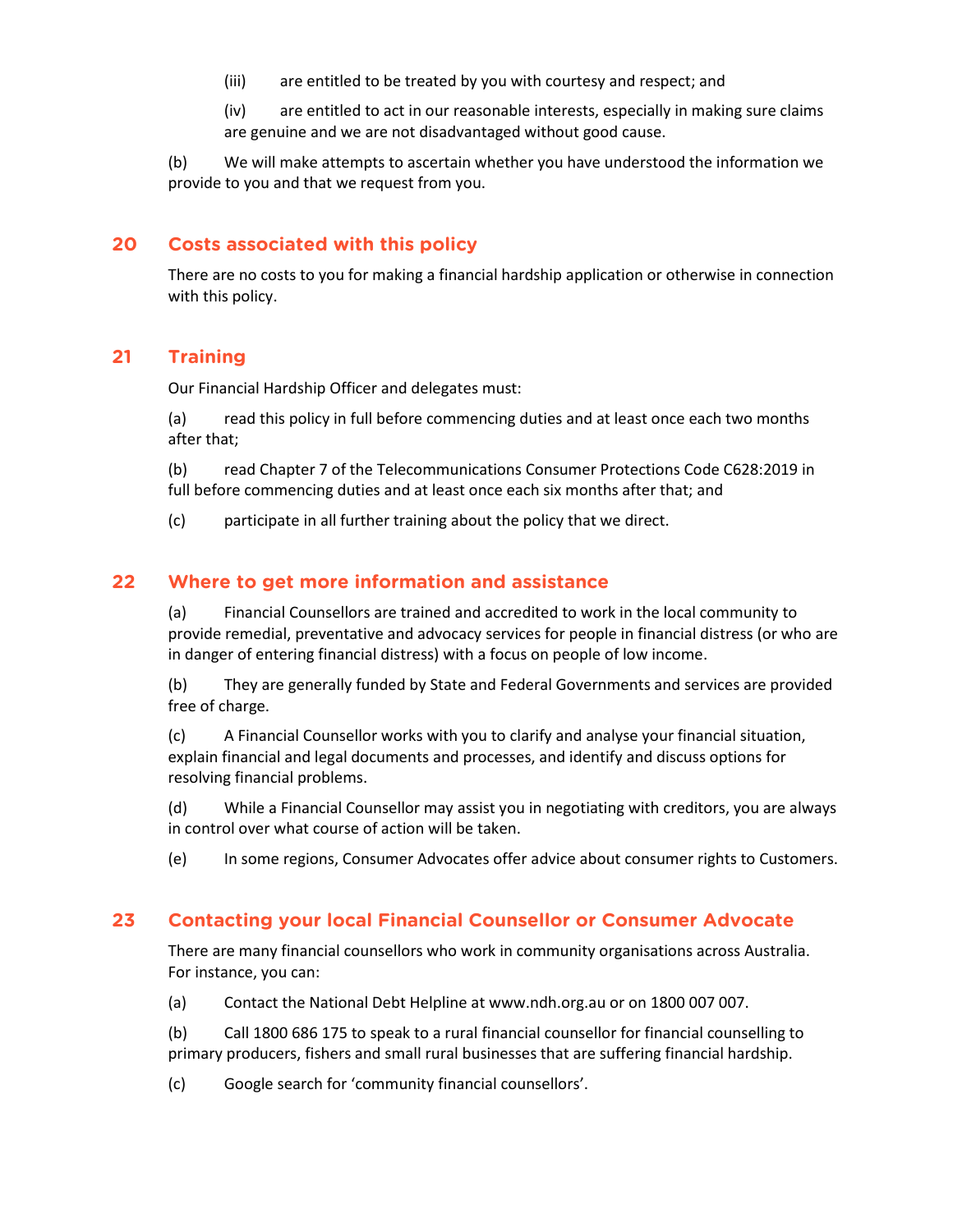# **24 Complaints**

(a) If you wish to seek a review of the outcome of a Financial Hardship application, you can do so under our Complaints Handling Process.

### (b) You can access our Complaints Handling Process:

(i) from the link on our home page; or

(ii) by requesting a copy from our Financial Hardship Officer, via one of the contact points in section 3 above.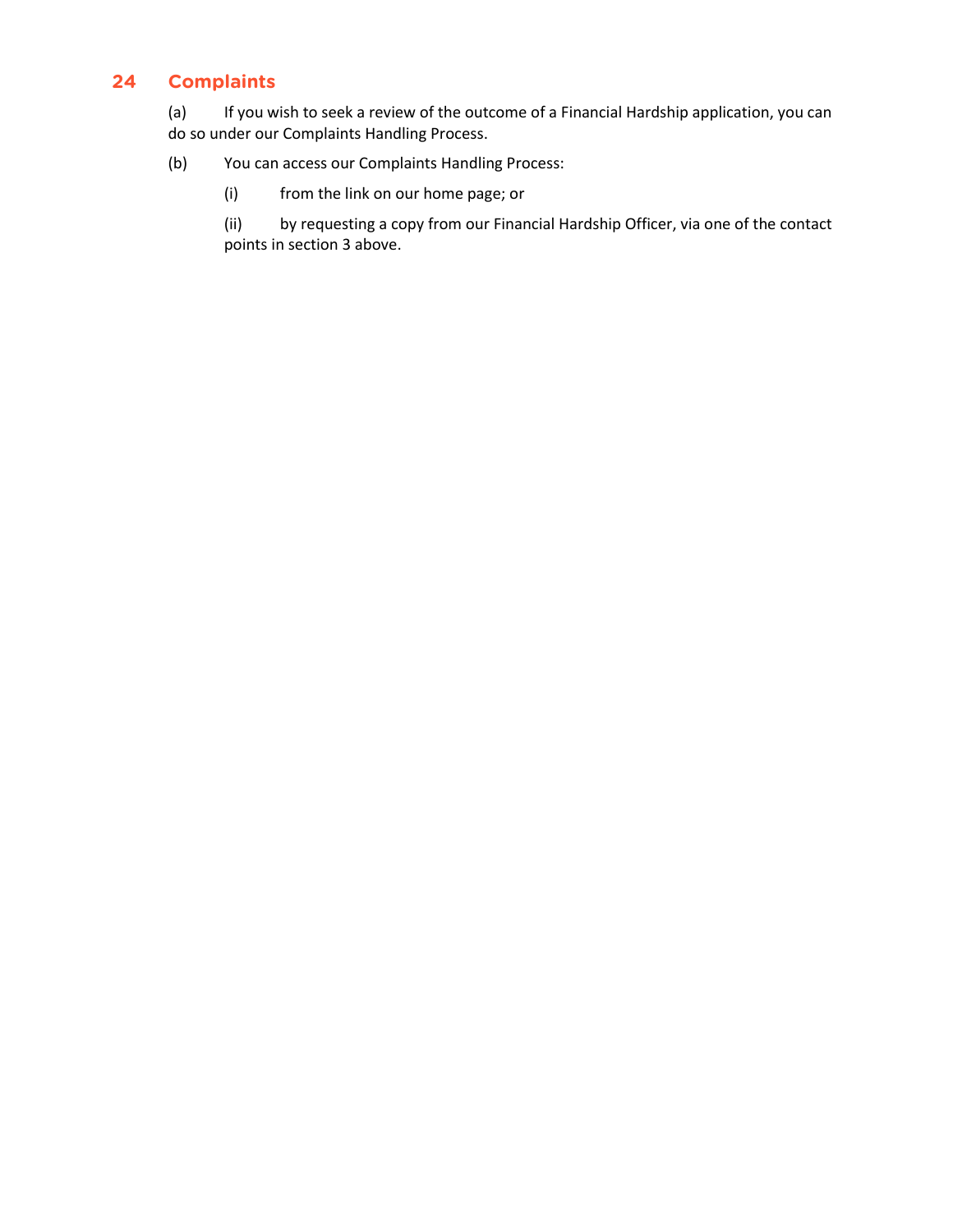# **Schedule A – Initial hardship application details**

| Customer name (as per account)                                                                                                        |                                                                |  |  |
|---------------------------------------------------------------------------------------------------------------------------------------|----------------------------------------------------------------|--|--|
| Customer is                                                                                                                           | residential customer / small business customer <sup>1, 2</sup> |  |  |
| Harbour ISP invoice details this<br>application relates to <sup>3</sup>                                                               |                                                                |  |  |
| Details of financial hardship <sup>4</sup>                                                                                            |                                                                |  |  |
| Does customer have an existing financial<br>hardship arrangement with Harbour ISP?                                                    | yes / no <sup>5</sup>                                          |  |  |
| If 'yes', details <sup>6</sup>                                                                                                        |                                                                |  |  |
| Your contact number                                                                                                                   |                                                                |  |  |
| Your contact postal address                                                                                                           |                                                                |  |  |
| Your contact email address                                                                                                            |                                                                |  |  |
| Customer wishes to make an application for a financial hardship arrangement with Harbour ISP.<br>Please contact me about this matter. |                                                                |  |  |
|                                                                                                                                       |                                                                |  |  |
| Your signature                                                                                                                        |                                                                |  |  |
| You are <sup>7</sup>                                                                                                                  | Customer / authorised representative of customer <sup>8</sup>  |  |  |
| Date                                                                                                                                  |                                                                |  |  |

<sup>1</sup> As per Harbour ISP Financial Hardship Policy.

<sup>2</sup> Delete whichever inapplicable.

<sup>3</sup> Clearly identify each invoice that presents payment difficulties including following as applicable: name of invoiced party, date, invoice number, amount, service type.

<sup>4</sup> Refer to Harbour ISP Financial Hardship Policy for information on qualifying circumstances.

<sup>5</sup> Delete whichever inapplicable.

<sup>6</sup> Including date of arrangement if known.

<sup>7</sup> Note that only a Harbour ISP customer, or their authorised representative, may submit this application.

<sup>8</sup> Delete whichever inapplicable.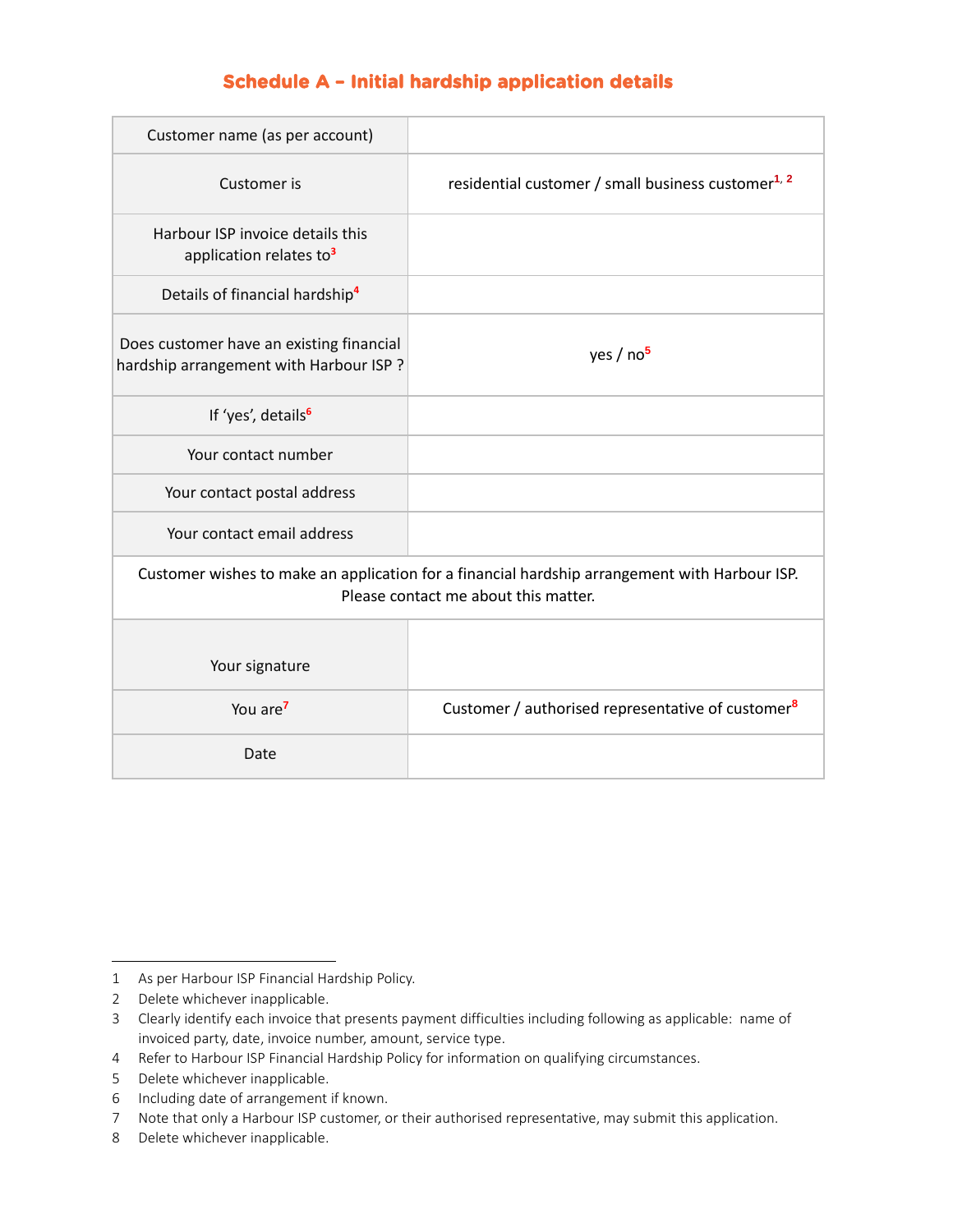### **Schedule B – Summary of Harbour ISP Financial Hardship Policy**

### **Introduction**

Some current or former residential and small business customers who are experiencing financial hardship may be entitled to special arrangements for Harbour ISP bills they cannot immediately afford to pay.

We are here to help. We will work with you to help you respond to financial difficulty, whether temporary or long-term. We are committed to helping customers facing financial hardship maintain telecommunications access and working with you to find a sustainable solution. Any help we can give will depend on your individual circumstances, and we provide help on a case-by-case basis.

Depending on your circumstances, there may be options for helping to manage your financial difficulty e.g. payment plans, service restrictions and spending caps.

Eligibility is set out in Harbour ISP's Financial Hardship Policy.

We do not charge for an assessment of, or subsequently for administration of, an arrangement under our Financial Hardship Policy.

### **Contacting us about financial hardship**

You can contact us regarding financial hardship issues (including our Financial Hardship Policy and financial hardship arrangements as) follows:

| Name / position | <b>Financial Hardship Officer</b> | <b>Contact hours</b>                           |
|-----------------|-----------------------------------|------------------------------------------------|
| Phone           | 1300 366 169                      | 8.30am-5.30pm                                  |
| Email           | operations@harbourisp.com.au      | All hours - processed during<br>business hours |
| Postal address  | PO BOX 572 Mudgee NSW 2850        | All hours - processed during<br>business hours |

The Financial Hardship Officer can provide more information and a copy of our policy. You can also access it in our web site.

### **Information we may require**

To process a financial hardship enquiry or application, we first ask for an Application (which is attached to this Summary) that identifies you, your account, and other basic information. You must send it, and any supporting documentation it specifies, to the email address or postal address above, addressed to 'Financial Hardship Officer, Harbour ISP'.

We may require further documentation, depending on the nature and circumstances of your claim eg (if relevant):

- evidence that you lost employment;
- evidence that you have consulted a financial counsellor;
- a statutory declaration by you;
- a statutory declaration by someone familiar with your circumstances;
- a medical certificate.

Our assessment of an application may be based on the information you provide or other information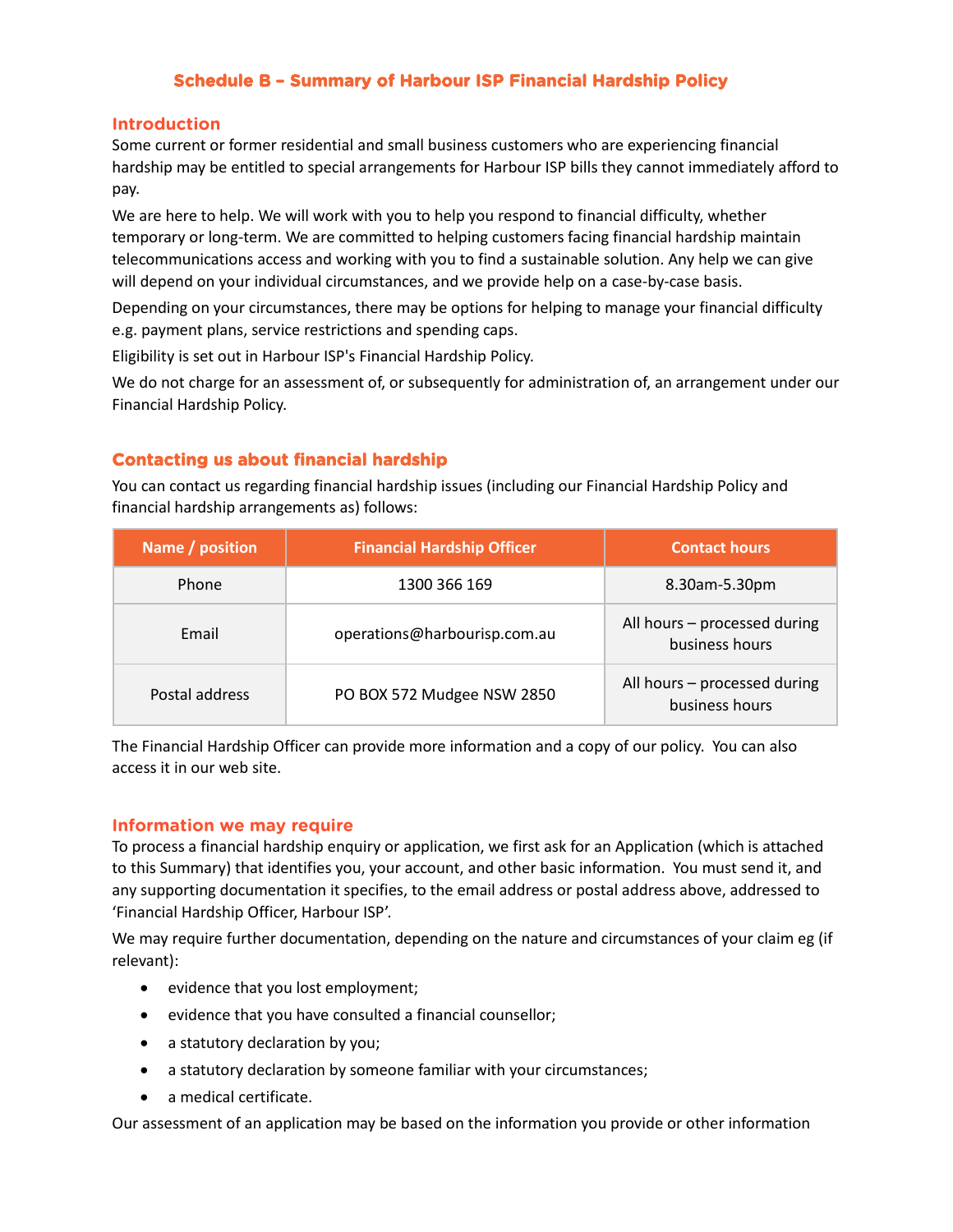available to us.

If the information you provide is not sufficient for us to make an assessment, we will tell you that, and what other information is required.

If you do not provide information as requested, an assessment may not be made.

Provision of false or incomplete information may result in us cancelling any hardship arrangements.

### **How we assess an application – generally**

We try to be flexible, since there are many different possible circumstances. But generally:

- We will check that the amount involved is not disputed. If it is, our Complaints Policy applies instead.
- We'll assess whether the application meets the definition for financial hardship.
- We'll consider if non-payment of amounts is reasonable in all the circumstances.
- Then we'll consider whether your reason for being unable to pay falls into those relevant under our Financial Hardship Policy.
- Then we'll consider whether a financial hardship arrangement could assist you.
- Then we'll consider an appropriate arrangement under our Policy and the *Telecommunications Consumer Protections Code* C628:2019 and propose it to you. Where possible and appropriate, we will provide you with flexible repayment options to meet your individual circumstances, including options appropriate to the ongoing management of accounts and/or liabilities where being the victim of domestic or family violence contributed to your inability to pay the debt.
- We will make an assessment after you provide the last of any information or supporting documentation we reasonably require – within 7 working days if we received your application on or before 31 December 2019, and 5 working days if we received it on or after 1 January 2020.

A proposed financial hardship arrangement has no effect unless and until you accept it. If you do not accept a proposed arrangement within ten days, it is no longer open for acceptance. (But if you do not accept in that time for good reason, we will not unreasonably refuse to extend the proposal.)

If it becomes clear to us at any time that you do not meet the criteria for arrangement or assistance, so that we will not give assistance, we will inform you immediately.

### **Your rights and obligations if we enter a financial hardship arrangement**

- You, and we, must comply with an agreed financial hardship arrangement.
- You may request us to give you details of the arrangement in writing (in which case we will do so).
- We will not pursue credit management action over a debt while a financial hardship arrangement covering that debt is in place and you are complying with it, and in other circumstances set out in our Financial Hardship Policy.
- You must promptly advise us if your circumstances change during the term of the financial hardship arrangement.

### **Contacting your local Financial Counsellor or Consumer Advocate, who may be able to assist or advise for free**

There are many financial counsellors who work in community organisations across Australia. For instance, you can:

- Contact the National Debt Helpline a[t www.ndh.org.au](http://www.ndh.org.au/) or on 1800 007 007.
- Call 1800 686 175 to speak to a rural financial counsellor for financial counselling to primary producers, fishers and small rural businesses that are suffering financial hardship.